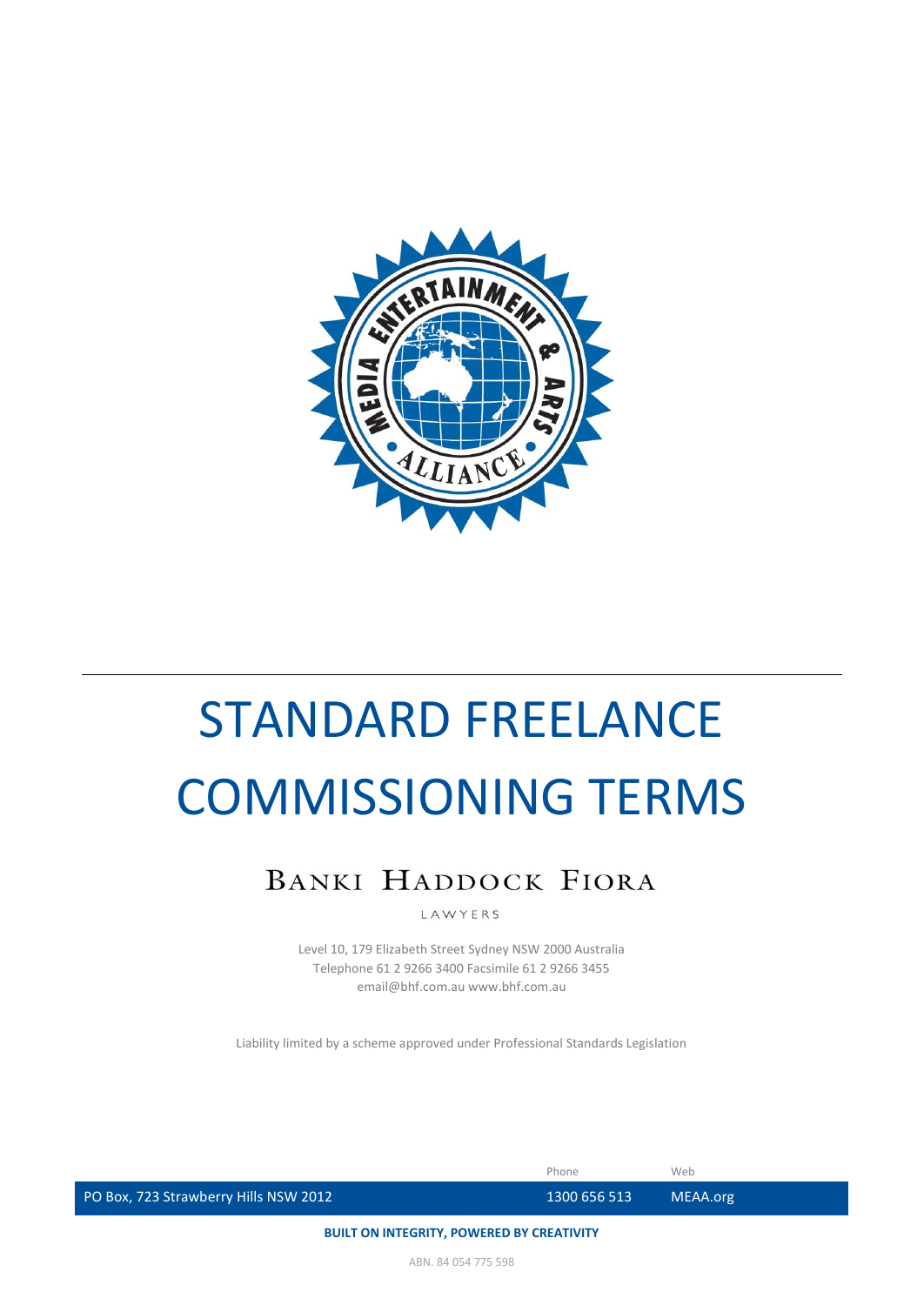

#### **THIS AGREEMENT IS MADE ON**

#### **PARTIES**

**##** ##ACN~ of ## (**Publisher**)

**##** ##ACN~ of ## (**Contributor**)

#### **BACKGROUND**

- **A.** The Publisher publishes the publications listed in schedule 1.
- **B.** The Contributor is a freelance journalist.
- **C.** The Publisher and the Contributor have agreed terms on which the Contributor will contribute and the Publisher will publish, material created by the Contributor for publication.

#### **AGREEMENTS**

- **1. Definitions and interpretation**
- **1.1 Definitions**
- 1.1.1 Where commencing with a capital letter:

**Publications** means the publications listed in schedule 1;

**Territory** means the territory described in the Work Description;

**Work** means a literary or artistic work created by the Contributor for publication under and submitted to the Publisher in accordance with this agreement; and

**Work Description** means the document a copy of which is set out in schedule 2.

1.1.2 Where a word or phrase is given a defined meaning, another part of speech or other grammatical form in respect of that word or phrase has a corresponding meaning.

|                                                  | Phone        | Web      |
|--------------------------------------------------|--------------|----------|
| PO Box, 723 Strawberry Hills NSW 2012            | 1300 656 513 | MEAA.org |
| <b>BUILT ON INTEGRITY, POWERED BY CREATIVITY</b> |              |          |

ABN. 84 054 775 598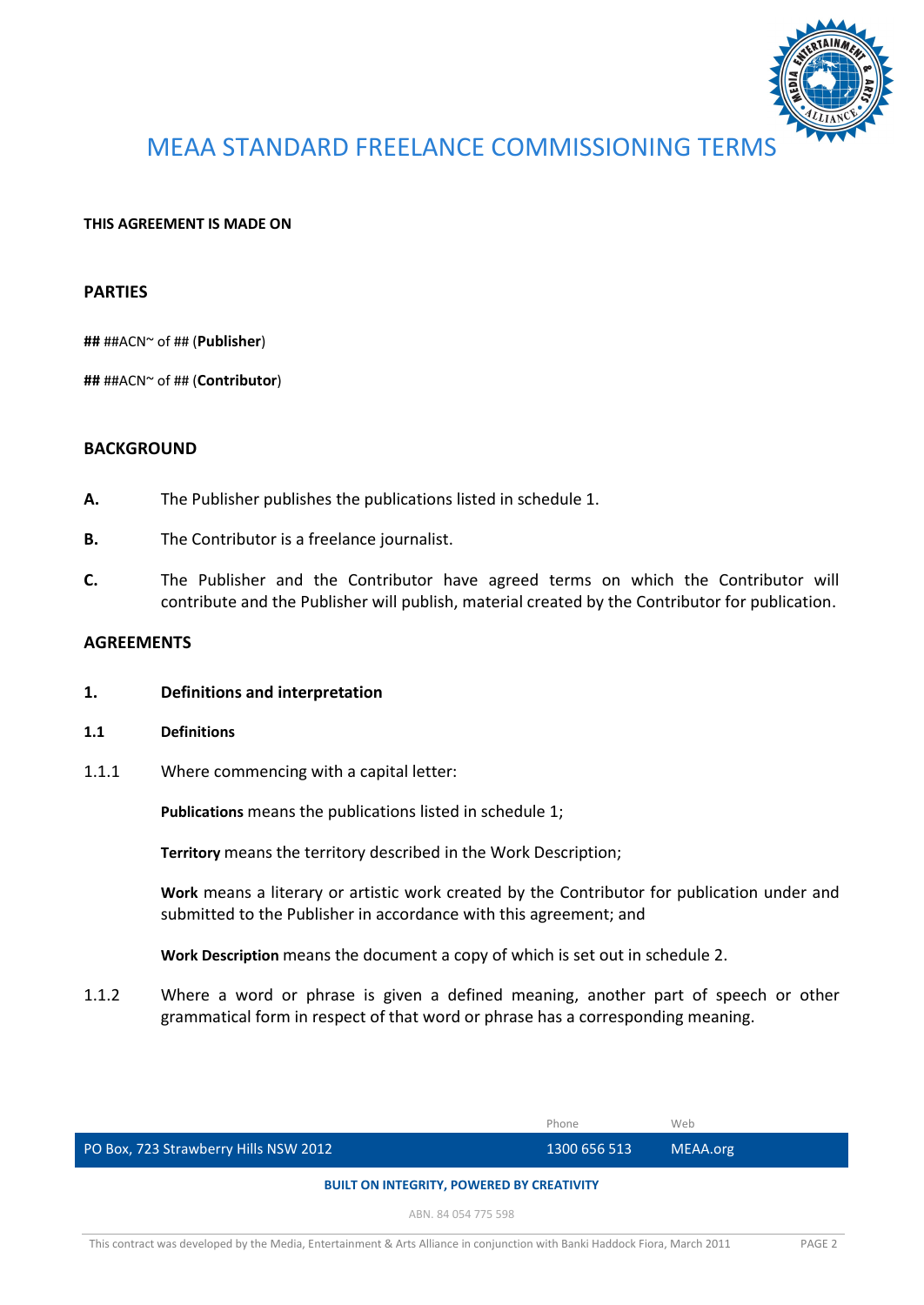#### **1.2 Presumptions of interpretation**

Unless the context otherwise requires a word which denotes:

- (a) the singular denotes the plural and vice versa; and
- (b) a person includes an individual, a body corporate and a government.

#### **1.3 Successors and assigns**

A person includes the trustee, executor, administrator, successor in title and assign of that person. This clause must not be construed as permitting a party to assign any right under this agreement.

#### **2. Works**

#### **2.1 Works for publication**

From time to time during the term of this agreement, the Contributor may submit, or the Publisher may commission, Works for publication in one or more of the Publications.

#### **2.2 Commissioning Works**

- 2.2.1 The Publisher may engage the Contributor to create Works, by completing the Work Description and delivering it to the Contributor.
- 2.2.2 By the acceptance date set out in the Work Description, the Contributor must accept or reject the engagement.
- 2.2.3 The Contributor may submit a Work Description to the Publisher, and the Publisher may engage the Contributor to create the Work by accepting the Work Description by the acceptance date in the Work Description.
- 2.2.4 If the Contributor has not submitted a Work by the submission date set out in the Work Description and the Publisher has not agreed to vary the submission date, the Publisher may terminate the commission and no fee will be payable in respect of that Work.
- 2.2.5 If at any time prior to the submission date set out in the Work Description the Publisher terminates the commission, the Publisher must pay to the Contributor the fee set out in the schedule.

#### **2.3 Unsolicited Works**

- 2.3.1 The Contributor may submit a Work for publication to the Publisher, with a copy of the Work Description.
- 2.3.2 The Publisher must accept or reject a Work submitted under this clause 2.3 by no later than the date for acceptance indicated in the Work Description.
- 2.3.3 The Publisher must not publish a Work referred to in clause 2.3.1 except on the terms set out in the Work Description, unless agreed in writing with the Contributor.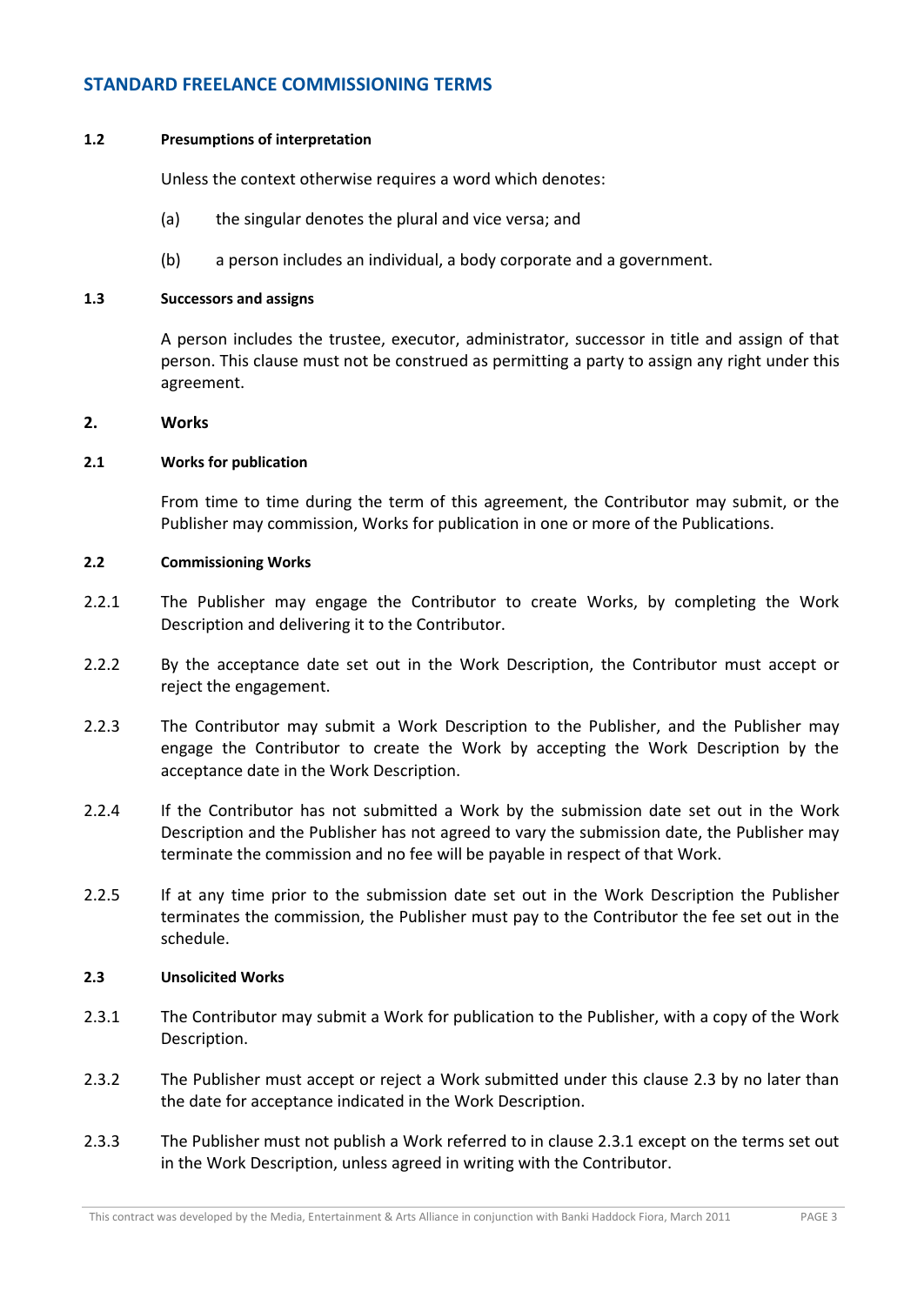#### **2.4 Acceptance for publication**

- 2.4.1 With 7 days after submission of a Work referred to in clause 2.2, the Publisher must:
	- (a) accept the Work for publication;
	- (b) accept the Work for publication subject to the Contributor making minor reasonable modifications; or
	- (c) reasonably determine that the Work is not of an acceptable standard for publication, and notify the Contributor accordingly.
- 2.4.2 If the Publisher notifies the Contributor that it accepts the Work for publication subject to minor reasonable modifications, the Contributor must make such modifications within a reasonable time and return the Work to the Publisher.

#### **3. Copyright**

#### **3.1 Exclusive licence**

- 3.1.1 On submission of a Work under clause 2.3, the Contributor grants to the Publisher an exclusive option to publish the Work for the period from the date of submission to the date of acceptance as set out in the Work Description.
- 3.1.2 If the Work has not been accepted for publication by the acceptance date, and the Publisher and the Contributor have not agreed otherwise, the exclusive option granted in clause 3.1.1 will lapse and the Contributor may deal with the Work as he or she sees fit.

#### **3.2 Assignment or licence on publication**

From the date of acceptance of the Work for Publication, the Contributor grants to the Publisher the licence described in the Work Description.

## **3.3 Licence to the Contributor**

Where the Contributor has granted an assignment or an exclusive licence of the copyright in the Work to the Publisher, the Publisher grants the Contributor a royalty free non exclusive licence of the copyright in the Work for use by the Contributor in promoting his or her services, including in portfolios and on websites.

#### **3.4 Moral rights**

Nothing in this agreement constitutes a consent by the Contributor in relation to any acts contrary to the Contributor's moral rights, unless expressly set out in the Work Description.

#### **4. Warranties**

The Contributor warrants that:

(a) any Work submitted under this agreement is an original Work created by the Contributor and will not infringe any other person's intellectual property rights;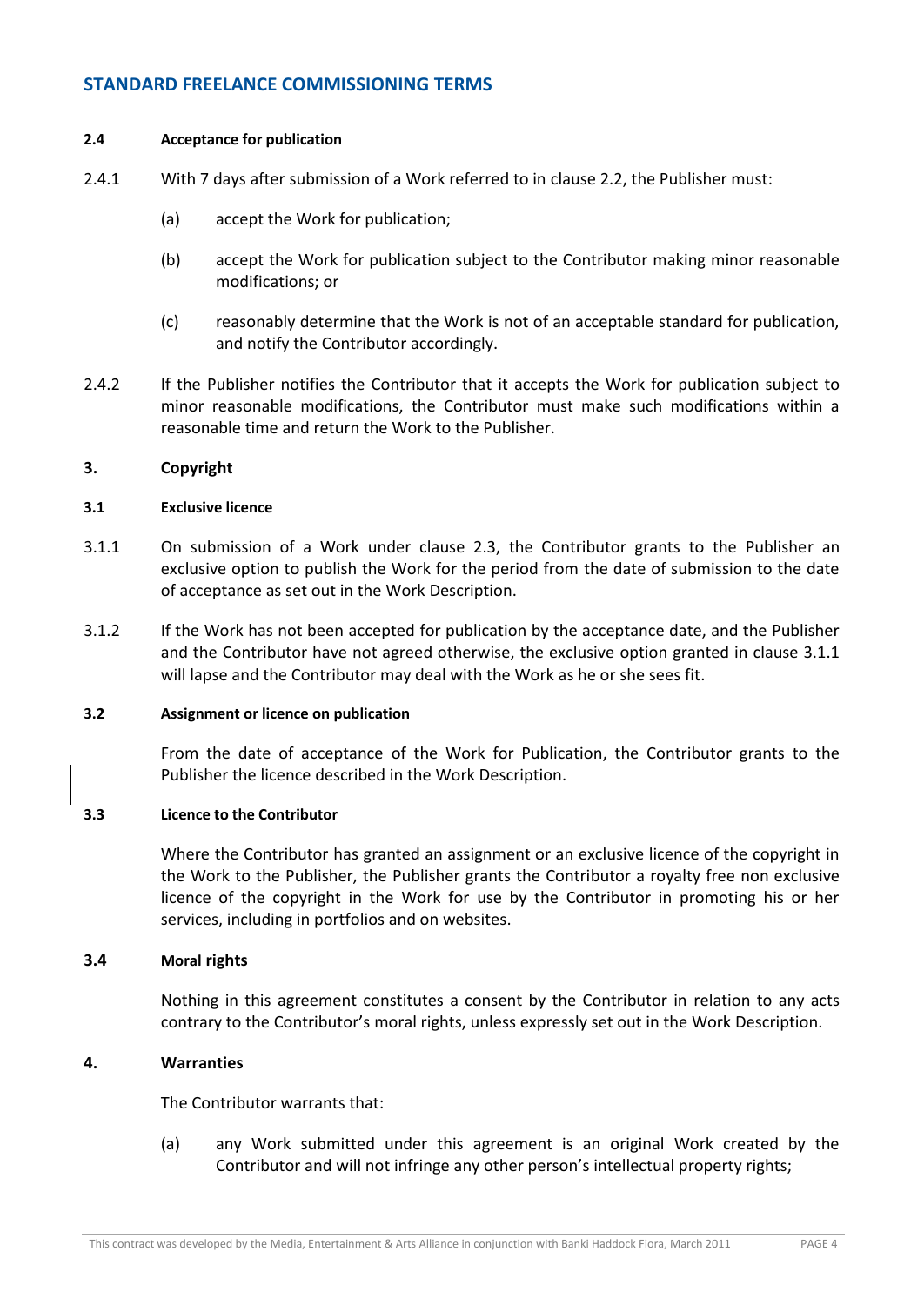- (b) no part of the Work has been previously published unless such publication is disclosed in the Work Description;
- (c) he or she is entitled to enter into this agreement;
- (d) he or she has obtained an assignment of the whole of the copyright in relation to any material included in the Work that is created by a third party;
- (e) the Work will be of a standard acceptable for publication in the nominated Publication;
- (f) he or she will during the preparation for and creation of the Work comply with the Code of Ethics of the Media, Entertainment and Arts Alliance; and
- $(g)$  he or she will take out and maintain any necessary insurances.

#### **5. Indemnity**

The Publisher indemnifies the Contributor against all liabilities, costs and claims arising out of the publication of the Work.

#### **6. Fees and expenses**

#### **6.1 Fees**

The Publisher must pay the Contributor the fees specified in the Work Description.

#### **6.2 Expenses**

The Publisher must reimburse the Contributor for all reasonable expenses incurred by the Contributor in creating the Work, excluding ordinary office expenses, provided that the Contributor:

- (a) obtains the Publisher's prior written consent before incurring expenses; and
- (b) gives the Publisher:
	- (i) details of the expenses incurred, together with evidence acceptable to the Publisher of the incurring of those expenses; and
	- (ii) all assistance reasonably required by the Publisher to verify the expenses incurred.

#### **6.3 Payment**

The Publisher must, subject to this clause 6, pay the fees and expenses referred to in clauses 6.1 and 6.2 in the following manner:

- (a) the Contributor must on submission of a Work provide to the Publisher an invoice setting out details of:
	- (i) the fee for the Work; and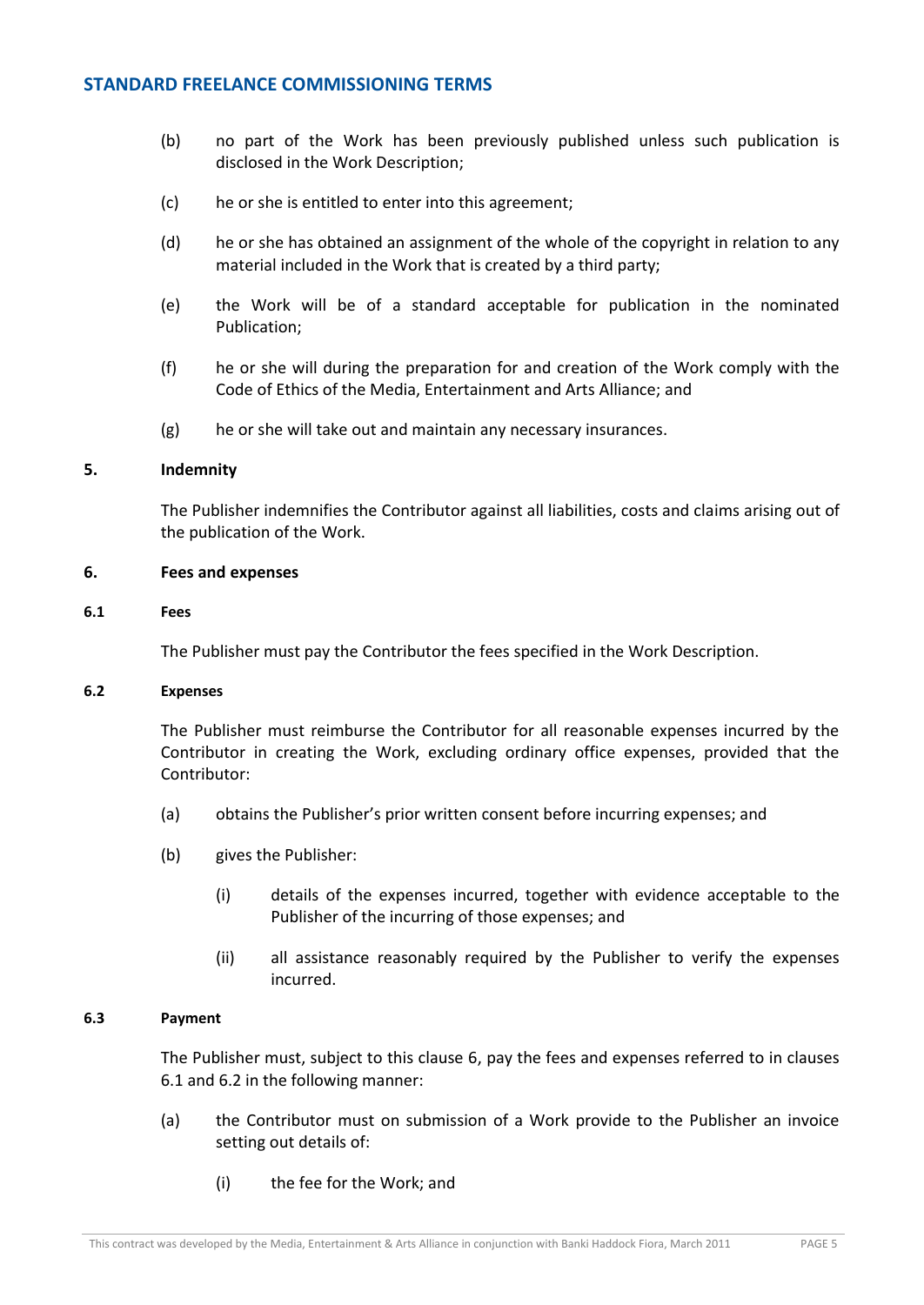- (ii) expenses incurred; and
- (b) the Publisher must pay the invoice:
	- (i) within 1 month after receipt of an invoice for a Work referred to in clause 2.2; and
	- (ii) within 1 month of acceptance of a Work referred to in clause 2.3.

#### **6.4 GST**

Unless otherwise indicated, amounts stated in this agreement do not include GST. In relation to any GST payable for a taxable supply by a party under this agreement, the recipient of the supply must pay the GST subject to the supplier providing a tax invoice. Terms used in this clause 6.4 which are defined in the GST Act have the same meaning as in the GST Act.

#### **6.5 Reporting and auditing**

- 6.5.1 The Publisher must maintain records and report to the Contributor at least quarterly, any sales or syndications in relation to the Work, in sufficient detail to enable the Contributor to verify amounts payable under this agreement.
- 6.5.2 The Contributor may, once every 2 years and on not less than 30 days' notice to the Publisher, during the Publisher's normal business hours and at its principal place of business in Australia, appoint a qualified accountant or auditor who is approved by the Publisher (such approval not to be unreasonably withheld) to examine the Publisher's records to determine the correctness of any report or payment made under this agreement for the period since any previous audit or 6 years, whichever is the lesser.
- 6.5.3 The Publisher must pay the reasonable cost of the audit or examination if it establishes that the information provided resulted in an underpayment of more than 5%, or that the Publisher has not kept the records required to be kept under this agreement.

#### **7. Relationship of the parties**

#### **7.1 No partnership**

Nothing contained in this agreement creates an agency, partnership, joint venture or employment relationship between the Contributor and the Publisher or any of their respective employees, agents or contractors.

#### **7.2 No holding out**

Neither the Contributor nor any person acting on behalf of the Contributor may hold itself out as being entitled to contract or accept payment in the name of or on account of the Publisher.

#### **7.3 Exclusion**

The Contributor's only liability is as expressly stated in this agreement. To the extent permitted by law, all other liability is excluded.

#### **8. Term and termination**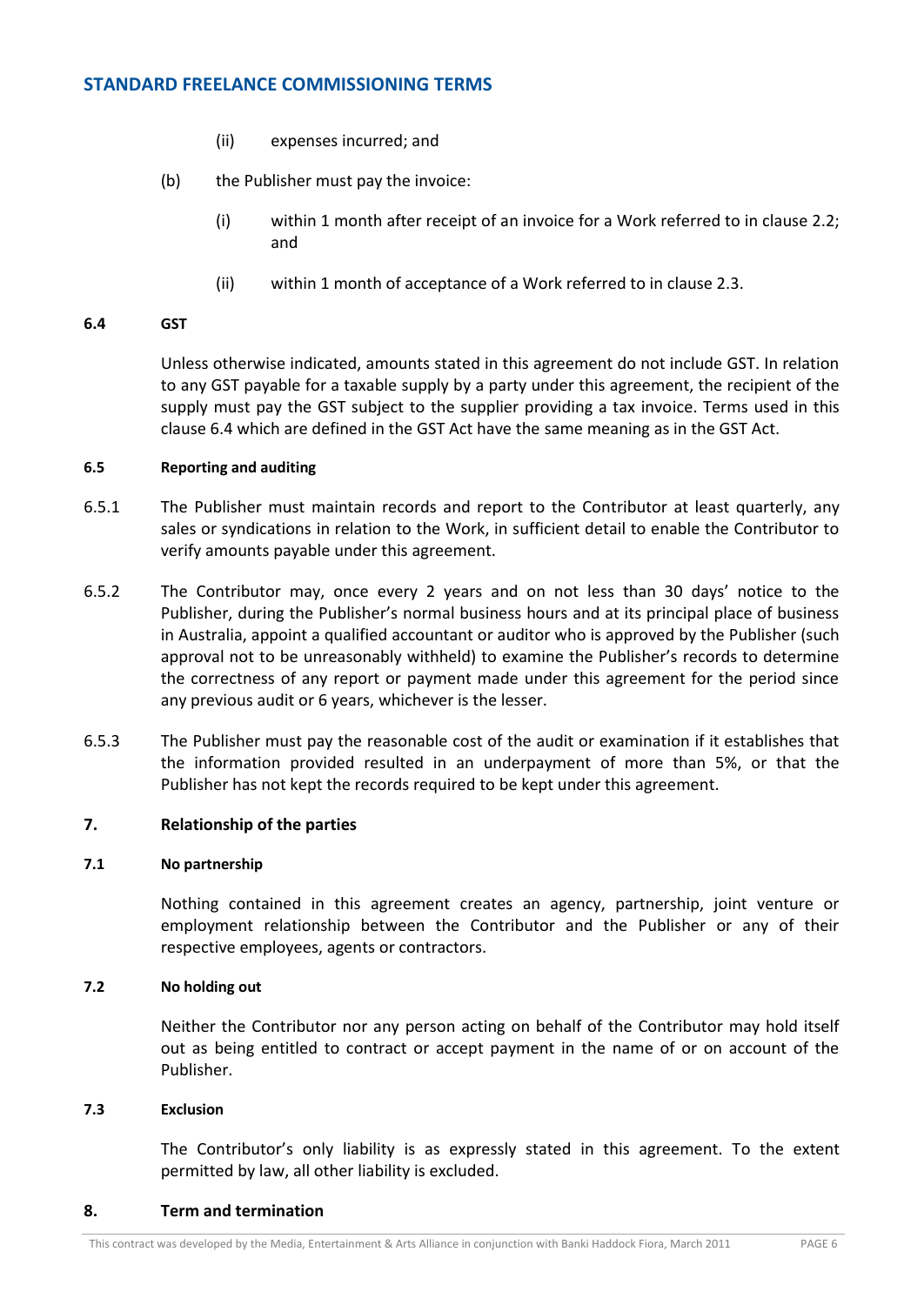#### **8.1 Term**

This agreement commences on its commencement date and continues until terminated in accordance with clause 8.2 or 8.3

#### **8.2 Termination by notice**

Either party may, on 1 month's notice to the other party, terminate this agreement, but the terms of this agreement shall apply to any Work commissioned but not accepted as at the date of termination.

#### **8.3 Termination by default**

- 8.3.1 If the publisher:
	- (a) goes into liquidation, has a receiver or receiver and manager appointed to it or any part of its assets, enters into a scheme of arrangement with creditors or suffers any other form of external administration;
	- (b) fails, within 7 days after receipt of notice, to remedy any breach of its obligations under this agreement which is capable of remedy;
	- (c) breaches any of its obligations under this agreement which is not capable of remedy, or
	- (d) persistently breaches its obligations under this agreement,

the Contributor may, by notice to the Publisher, terminate this agreement and recover from the Publisher all damages, losses, costs and expenses suffered by the Contributor.

#### **9. Dispute resolution**

#### **9.1 Dealing with disputes**

- 9.1.1 The parties must, without delay and in good faith, attempt to resolve any dispute which arises out of or in connection with this agreement prior to commencing any proceedings.
- 9.1.2 If a party requires resolution of a dispute it must do so in accordance with the provisions of this clause 9 and the parties acknowledge that compliance with these provisions is a condition precedent to any entitlement to claim relief or remedy whether by way of proceedings in a court of law or otherwise in respect of such disputes.

#### **9.2 Resolution by management**

- 9.2.1 If a party requires resolution of a dispute it must immediately submit full details of the dispute to the chief executive officer of the other party.
- 9.2.2 If the dispute is not resolved within 1 month of submission of the dispute to them, or such other time as they agree, the provision of clause 9.3 will apply.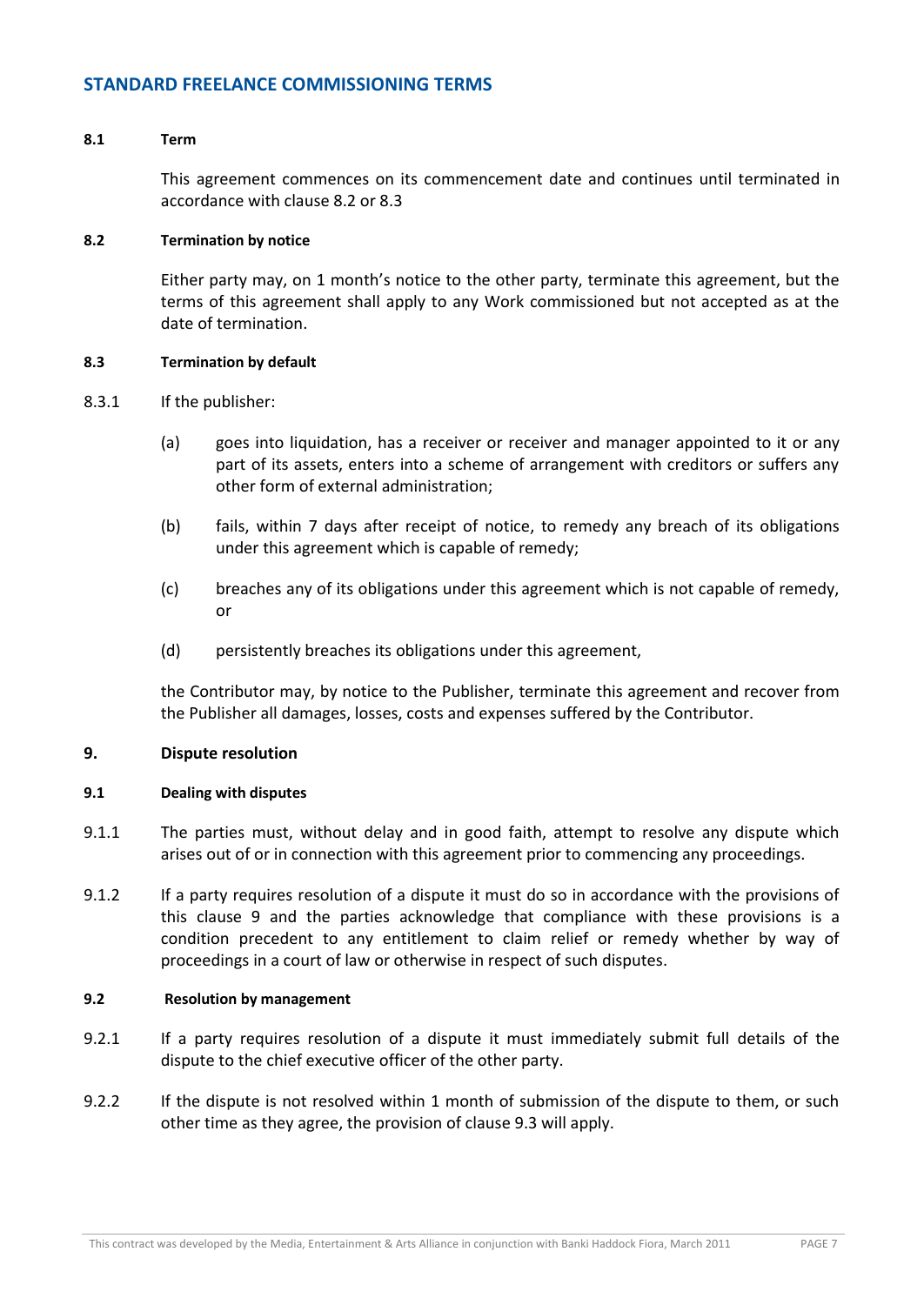#### **9.3 Conciliation**

- 9.3.1 Disputes must be submitted to conciliation in accordance with and subject to The Institute of Arbitrators and Mediators Australia Mediation and Conciliation Rules.
- 9.3.2 A party may not commence proceedings in respect of the dispute unless the dispute is not settled by conciliation within 1 month of submission to conciliation, or such other time as the parties agree.

#### **10. Miscellaneous**

## **10.1 Notices**

- 10.1.1 A notice under this agreement must be in writing and may be given to the addressee by:
	- (a) delivering it to the address of the addressee;
	- (b) sending it by pre-paid registered post to the address of the addressee; or
	- (c) sending it by fax to the fax number of the addressee

and the notice will be deemed to have been received by the addressee on the receipt.

10.1.2 A fax is deemed to have been received on production of the transmission report by the machine from which the fax was sent which indicates that the fax was sent in its entirety to the fax number of the addressee.

#### **10.2 Amendment**

This agreement may only be varied by the written agreement of the parties.

#### **10.3 Assignment**

10.3.1 The Publisher may only assign a right under this agreement with Contributor's prior written consent.

#### **10.4 Entire agreement**

- 10.4.1 This agreement embodies the entire understanding and agreement between the parties as to its subject matter.
- 10.4.2 All previous negotiations, understandings, representations, warranties, memoranda or commitments in relation to, or in any way affecting, the subject matter of this agreement are merged in and superseded by this agreement.

#### **10.5 Consent**

Where the consent or approval of a party is required under this agreement, that party may, except as expressly stated, withhold its consent or approval or give it conditionally or unconditionally as it sees fit.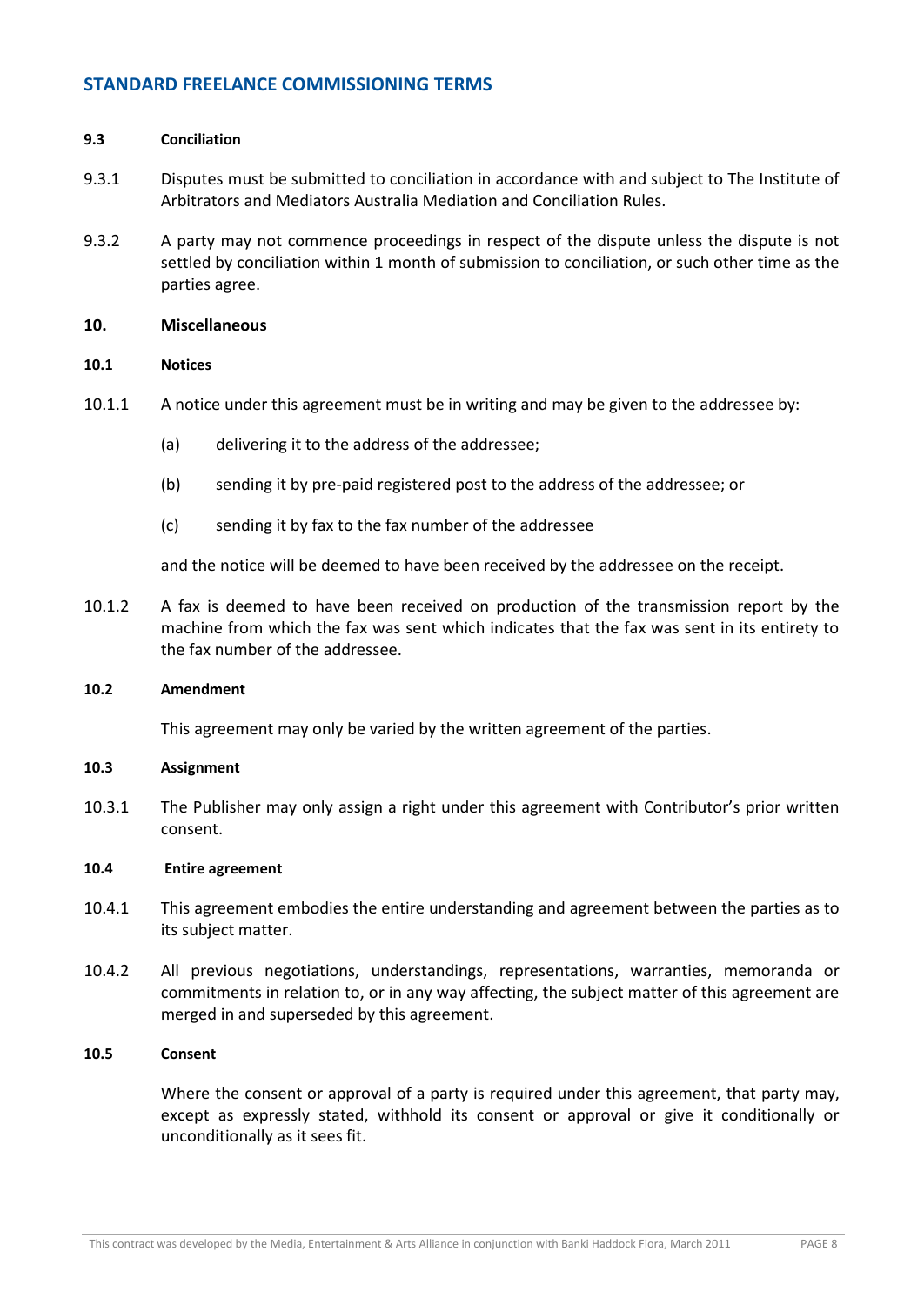#### **10.6 Waiver**

A waiver under this agreement is not binding on a part unless it is in writing and signed by the party. A waiver is not a waiver of any other right.

#### **10.7 Further assurance**

Each party must promptly sign all documents and do all things that the other party from time to time reasonably requests to effect, perfect, or complete this agreement and all transactions incidental to it.

#### **10.8 Severance**

Each of the agreements of the parties under this agreement is severable from the others and the severance of one agreement does not affect the other agreements.

#### **10.9 Legal costs**

The parties must each pay their own legal and other expenses relating directly or indirectly to the negotiation, preparation and signing of this agreement and all documents incidental to it.

#### **10.10 Governing law and jurisdiction**

#### **10.11 NSW**

- 10.11.1 This agreement is governed by and must be construed in accordance with the laws of New South Wales.
- 10.11.2 Each party:
	- (a) irrevocably and unconditionally submits to the non-exclusive jurisdiction of the courts of New South Wales and all courts which have jurisdiction to hear appeals from those courts; and
	- (b) waives any right to object to proceedings being brought in those courts for any reason.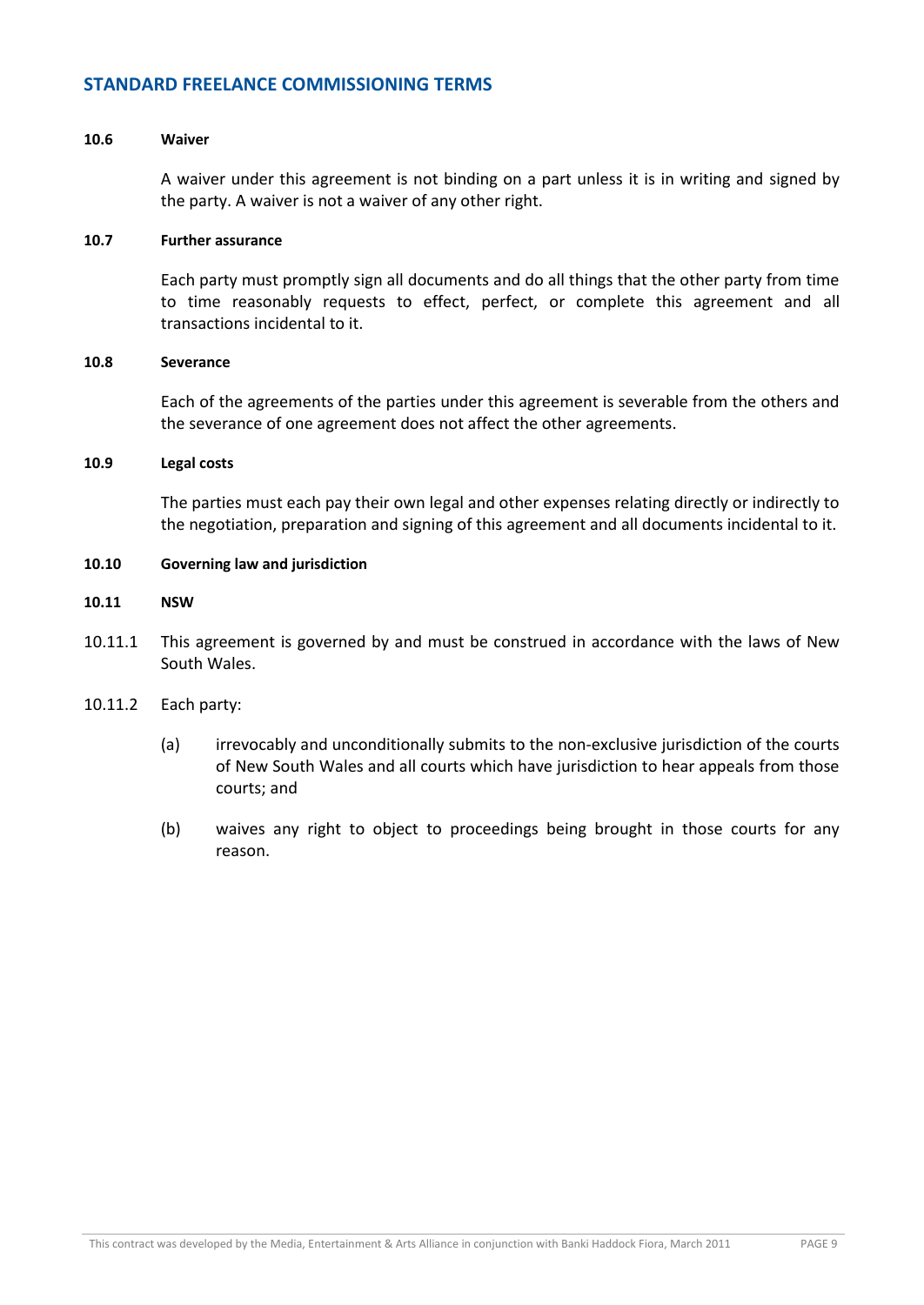# **SIGNED AS AN AGREEMENT**

Signed by **## Limited**:

. . . . . . . . . . . . . . . . . . . . . . . . . . . . . . . . Signature of witness

. . . . . . . . . . . . . . . . . . . . . . . . . . . . . . . . Signature of authorised person

. . . . . . . . . . . . . . . . . . . . . . . . . . . . . . . . Name of witness (print)

. . . . . . . . . . . . . . . . . . . . . . . . . . . . . . . . Office held

. . . . . . . . . . . . . . . . . . . . . . . . . . . . . . . . Name of authorised person (print)

Signed by **##**:

. . . . . . . . . . . . . . . . . . . . . . . . . . . . . . . . Signature of witness

. . . . . . . . . . . . . . . . . . . . . . . . . . . . . . . . Signature of ##

. . . . . . . . . . . . . . . . . . . . . . . . . . . . . . . . Name of witness (print)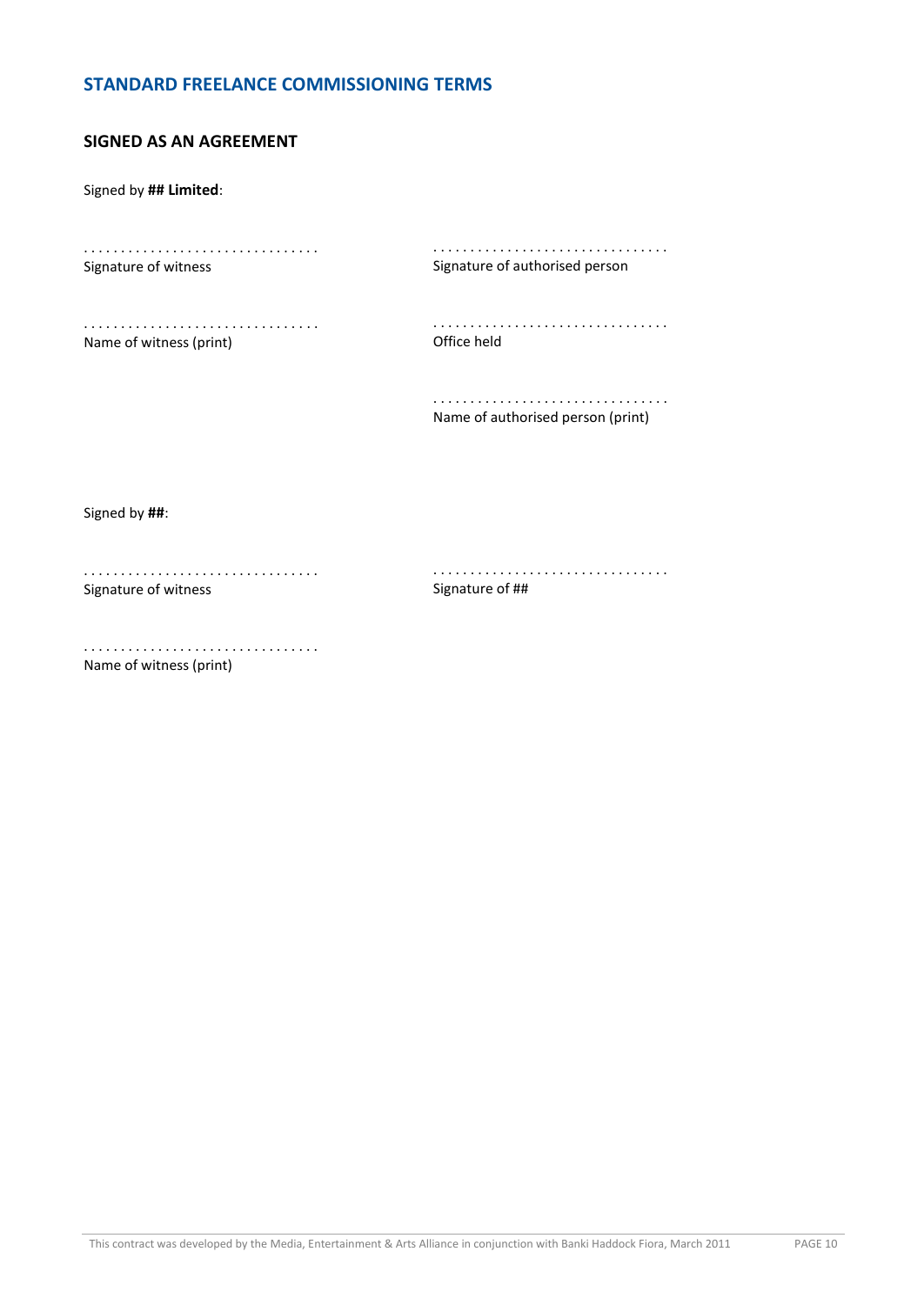## **SCHEDULE 1**

[The publisher's company details]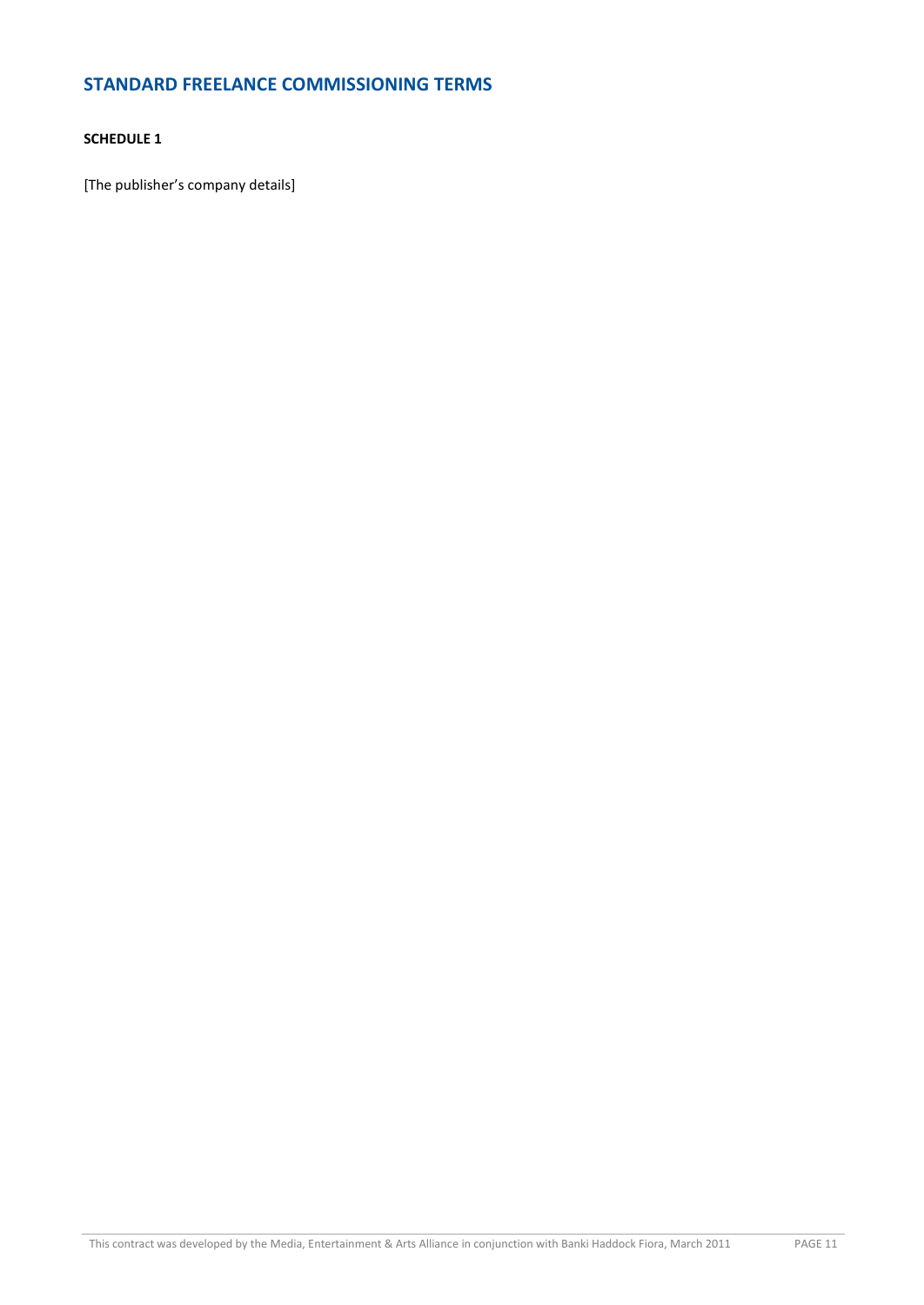# **SCHEDULE 2 – Form to be completed upon accepting commission**

| Creators details                 | To be expanded |
|----------------------------------|----------------|
| Title or proposed title of work: |                |
|                                  |                |
| Description of work:             |                |
|                                  |                |
|                                  |                |
|                                  |                |
|                                  |                |
|                                  |                |
|                                  |                |
|                                  |                |
|                                  |                |
|                                  |                |
|                                  |                |
|                                  |                |
|                                  |                |
|                                  |                |
| Word length:                     |                |
|                                  |                |
| Credit to be given               |                |
|                                  |                |
| Intended date of publication (if |                |
| commissioned Work):              |                |
|                                  |                |
| Date for acceptance of           |                |
| commission:                      |                |
| Date for submission:             |                |
|                                  |                |
| Date for acceptance for          |                |
| publication:                     |                |

#### **Work Description**

## Rate and Licence/Assignment Type

| Base rate                                                  |  |
|------------------------------------------------------------|--|
| per word and/or                                            |  |
| per article and/or                                         |  |
| per photograph                                             |  |
| Publication/s: [indicate whether one or more publications] |  |
| Media:- unrestricted/print only/electronic only and        |  |
| web/web/only                                               |  |
| Territory:                                                 |  |
| License length:                                            |  |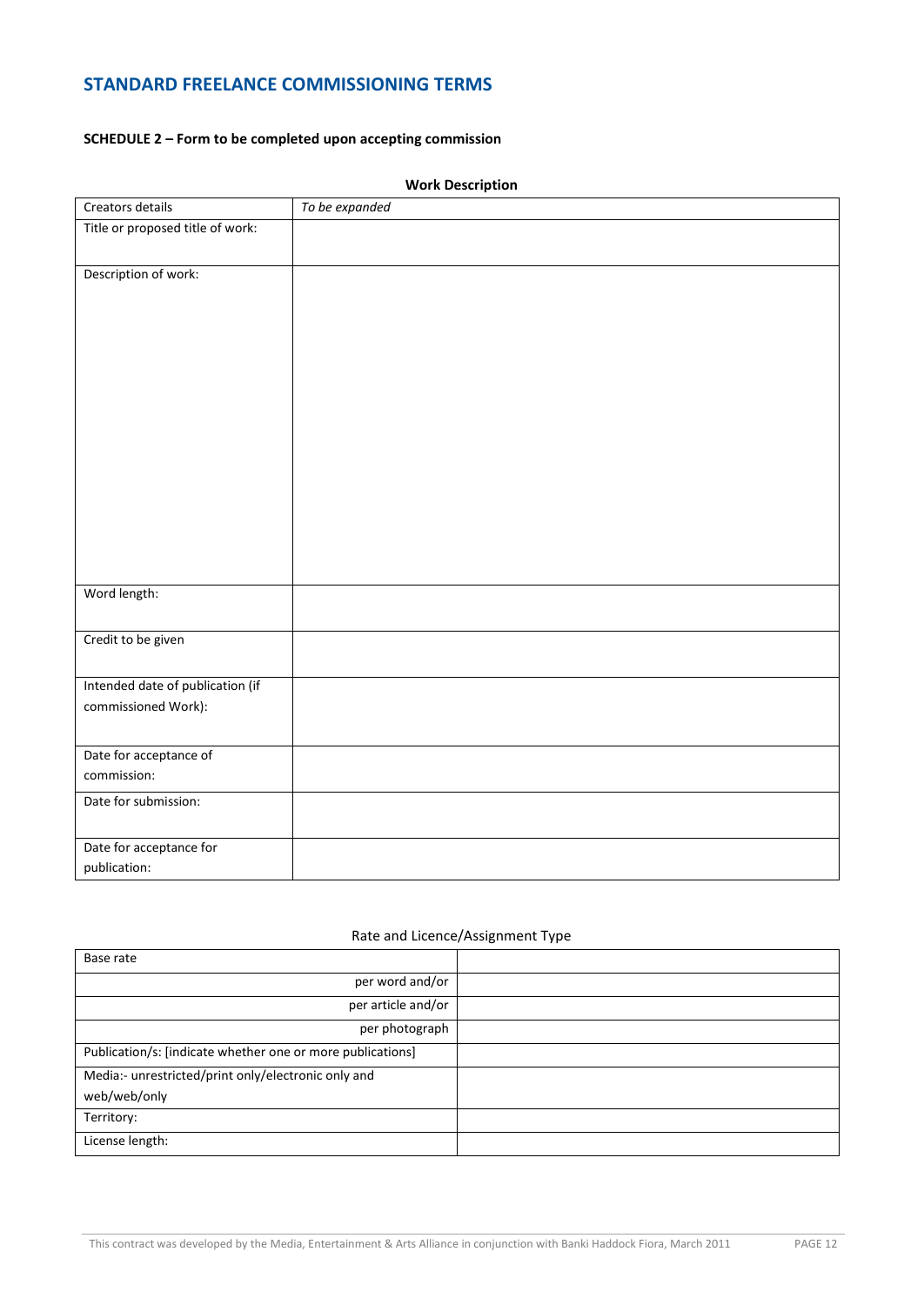#### **Licence Value guide**

**This is a licence value guide only. A licence can be sold in a range of formats; those listed can be altered and mixed. For example, a copyright holder may wish to limit the licence they issue by a combination of territory, media and term. In this case the value of the licence would be varied slightly from this guide.** 

| <b>Value of Licence</b> | <b>Type of Licence granted</b>          | <b>Example / What this means to Freelancers</b>                  |
|-------------------------|-----------------------------------------|------------------------------------------------------------------|
| (as a percentage        |                                         |                                                                  |
| of )                    |                                         |                                                                  |
| 100%                    | Non exclusive licence, limited by       | You grant a licence to one person and also retain the right to   |
|                         | media                                   | grant other licences for the work to other people. You can       |
|                         |                                         | also to continue to use it yourself. Any licences are limited by |
|                         |                                         | type of media. E.g. You allow XYZ Magazine to use your work      |
|                         |                                         | in print and online but also retain the right to allow ABC       |
|                         |                                         | Newspaper to use it for their new app and to continue to use     |
|                         |                                         | it yourself in any form of media.                                |
| 100%                    | Non exclusive licence, limited by       | You grant a licence to one person and also retain the right to   |
|                         | territory                               | grant other licences for the work to other people. You can       |
|                         |                                         | also to continue to use it yourself. Any licences are limited by |
|                         |                                         | type of media. E.g. You allow XYZ Magazine to use your work      |
|                         |                                         | in Ireland but also retain the right to allow ABC Newspaper to   |
|                         |                                         | use it in New Zealand and the US and to continue to use it       |
|                         |                                         | yourself in any country.                                         |
| 150%                    | Unlimited, non exclusive licence        | You grant a licence to one person and also retain the right to   |
|                         |                                         | grant other licences for the work to other people. You can       |
|                         |                                         | also continue to use it yourself. E.g. You allow XYZ Magazine    |
|                         |                                         | to use your work but also retain the right to allow ABC          |
|                         |                                         | Newspaper to use it and to continue to use it yourself. You      |
|                         |                                         | allow the licensees to use the work in any manner they see       |
|                         |                                         | fit.                                                             |
| 150%                    | Non exclusive licence, limited by       | You grant a licence to one person and also retain the right to   |
|                         | term                                    | grant other licences for the work to other people. You can       |
|                         |                                         | also to continue to use it yourself. Any licences are limited by |
|                         |                                         | time. E.g. You allow XYZ Magazine to use your work for six       |
|                         |                                         | months but also retain the right to allow ABC Newspaper to       |
|                         |                                         | use it for four years and to continue to use it yourself at the  |
|                         |                                         | same time.                                                       |
| 200%                    | Exclusive licence, limited by media     | You undertake not to offer the work to anyone else. The          |
|                         |                                         | licensee can use your work in an agreed form of media for an     |
|                         |                                         | unlimited time - e.g. XYZ Magazine can exclusively use your      |
|                         |                                         | work on the web only for eternity.                               |
| 200%                    | Exclusive licence, limited by territory | You undertake not to offer the work to anyone else. The          |
|                         |                                         | licensee can use your work in any media for an unlimited         |
|                         |                                         | time but only in a certain territory(ies) - e.g. XYZ Magazine    |
|                         |                                         | can exclusively use your work on the web, in print, or in any    |
|                         |                                         | other form for an unlimited period of time, but only in Brazil.  |
| 250%                    | Exclusive licence for all media.        | You (the licensor) undertake not to offer the work to anyone     |
|                         | limited term                            | else. The person you give the licence to (the licensee) can use  |
|                         |                                         | your work in any media for a specified period of time - e.g.     |
|                         |                                         | XYZ Magazine can exclusively use your work on the web, in        |
|                         |                                         | print, or in any other form for a period of two years.           |
| 250%                    | Exclusive licence, limited by term      | You undertake not to offer the work to anyone else. The          |
|                         |                                         | licensee can use your work in an agreed form of media for a      |
|                         |                                         | specified period of time - e.g. XYZ Magazine can exclusively     |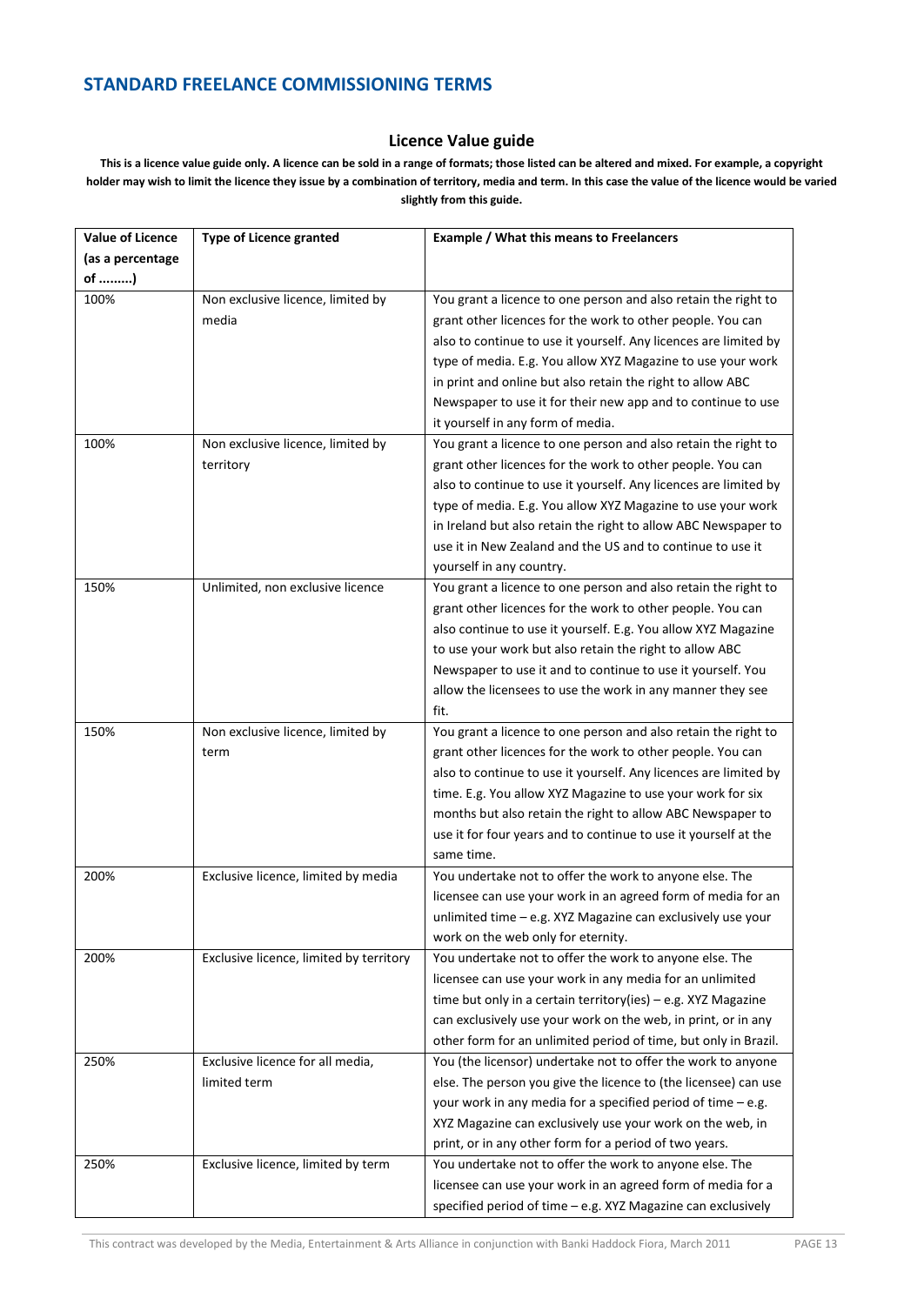|      |                                       | use your work on the web only for a period of two years.       |
|------|---------------------------------------|----------------------------------------------------------------|
| 300% | Assignment – all media, in perpetuity | You assign (authorise someone else to deal with) all rights in |
|      |                                       | your work so that it can be used in any way, anywhere in the   |
|      |                                       | world, and does not expire.                                    |